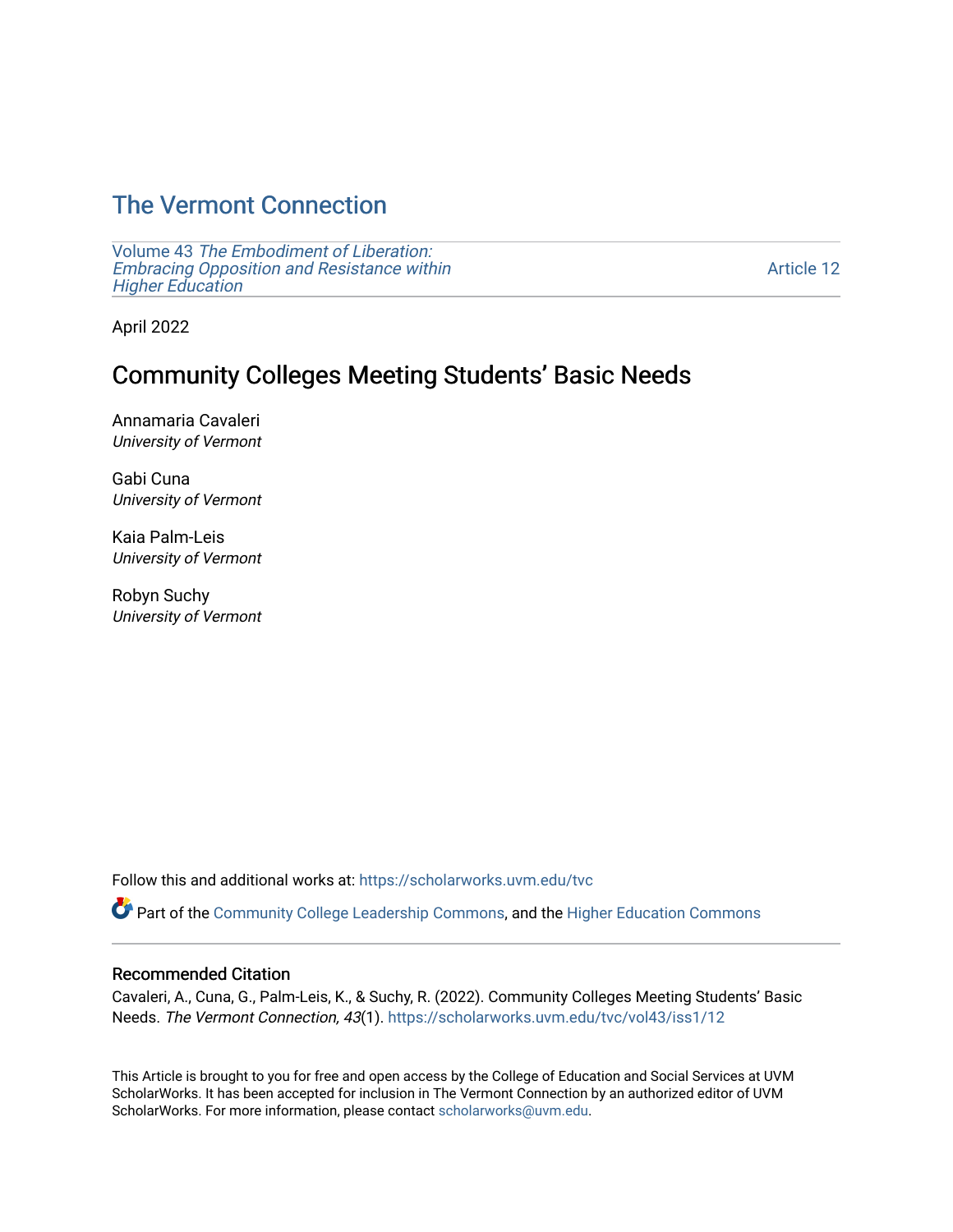## Community Colleges Meeting Basic Students' Needs

Annamaria Cavaleri, Gabi Cuna, Kaia Palm-Leis, Robyn Suchy

https://sites.google.com/view/dsp-community-college/home

*Of the students currently enrolled in post-secondary education institutions, more than 50% of college students are attending community coleges. Of these students, 36% are nontraditional students who are between the ages of 22 and 39, 29%* &*rst-generation students, and 20% are disabled students. Community colleges and their students are transforming what itmeans to participate in higher education by pr viding resources for students with diverse identities, overcoming exclusionary practices that sacri*&*ce students' physical, mental, and* &*nancial wellbeing. As part of a digital storytelling project, we aimed to think critically about injustice in higher education by focusing on a speci*&*c population or concept, explore these topics through critical theoretical lenses, analyze existing r esearch and best-practices, and present our work in a creative, digital medium. We decided to focus on how community colleges serve low-income students by supporting some of their basic needs: food, housing, healthcare, and technology. Drawing*  !*om our research and examples of community colleges who have led the way, particularly during the COVID-19 pandemic, we developed a website as an attempt to demonstrate some of the ideal ways that community colleges could support some of students' basic needs, thus constructing our ideal community college. Resisting the long history of elitism,*  $exclusion, and sacrifice in higher education is difficult but community$ *co leges are leading the way. Dismantling these oppressive structures by elevating community colleges and their practices that support the basic needs of students is a* &*rst step in a revolutionary reimagining of student success.*

*Annamaria Cavaleri (she/her) is a M.Ed. Student in the Higher Education and Student A*"*airs Administration program at the University of Vermont, and holds a BA in Psychology from Stony Brook University. She is passionate about working to impro*v*e reproductive healthcare access in higher education.* 

*Gabi Cuna (they/them) is a graduate student in the University of Vermont's Higher Education and Student A*"*airs Administration M.Ed program and the AmeriCorps VISTA within the Center for Community Engagement at Middlebury College. They are passionate about equity and access within higher education and centering the* v*oices of historically excluded students, faculty, and sta*"*. In their* !*ee time, Gabi enjoys lazy days playing video games and board games and watching TV with their cat.*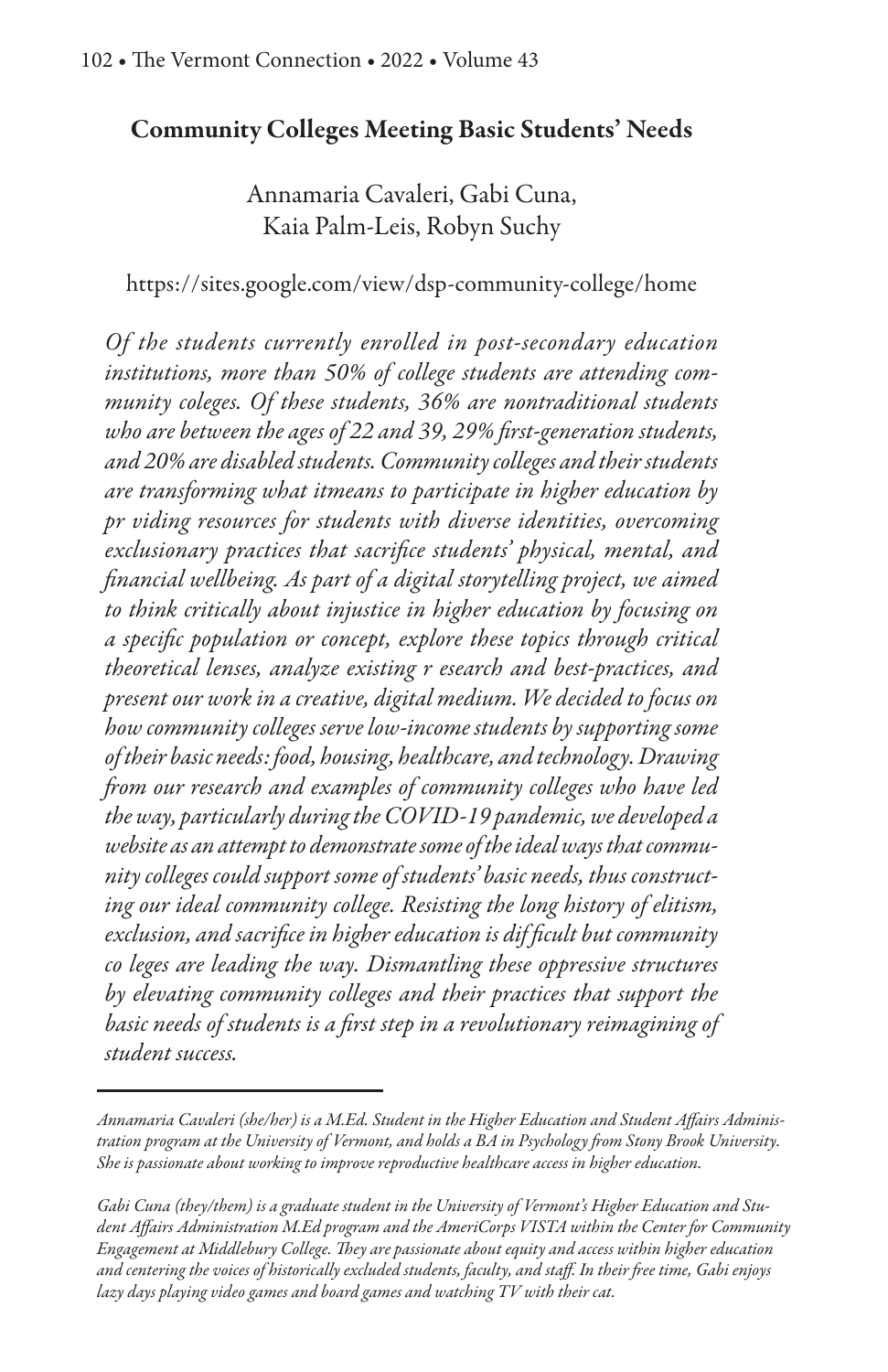When most people envision higher education they think of ivory towers, vibrant campus greens, young people engaged in intellectual debate and revolutionary research, and a campus community built to help students transform "the best four years of their lives" into a successful future as industry leaders. This idyllic vision is not the reality of higher education in the United States. More than 50% of college students are attending community colleges, 36% are nontraditional students who are between the ages of 22 and 39 , and 29% of students at community colleges are first-generation students, and 20% disabled students (American Association of Community Colleges, 2021). Community colleges and their students are transforming what it means to participate in higher education and are liberating themselves from the elitist, exclusionary, practices that are meant to elevate the students that sacrifice their physical, mental, and financial wellbeing. Community colleges are not only uniquely situated to serve the students that are overlooked; they are meeting students' needs in innovative ways that resist the traditional model of sacrifice for the sake of education.

As first-year students in the University of Vermont's Higher Education and Student Affairs Administration Masters of Education program, we undertook a semester-long assignment in our Social Justice and Inclusion in Higher Education course entitled: Social Justice and Inclusion Through Digital Storytelling (or, DSP, Digital Storytelling Project). Our task was to think critically about injustice in higher education by focusing on a specific population or concept, explore these topics through critical theoretical lenses, analyze existing research and best-practices, and present our work in a creative, digital medium. Knowing that community colleges were underrepresented in research and that low-income students were often not served well by more traditional institutions, we decided to focus on how community colleges serve low income students by supporting some of their basic needs: food, housing, healthcare, and technology.

*Kaia Palm-Leis (she/her) is an M. Ed student in the Higher Education and Student A*"*airs Administration program at the University of Vermont. She currently works in the Department of Student Life as the Graduate Assistant for Campus Programs. She is passionate about access and creating better college en*v*ironments for students with disabilities.* 

*Robyn Suchy (he/him) is an M. Ed student in Higher Education and Student A*"*airs Administration program at the University of Vermont. He received his bachelors degrees in Philosophy and English* !*om Cabrini College and his work has focused on intersectional identity development of queer student leaders, disability and health advocacy in higher education, and emerging legal issues for students and institutions.*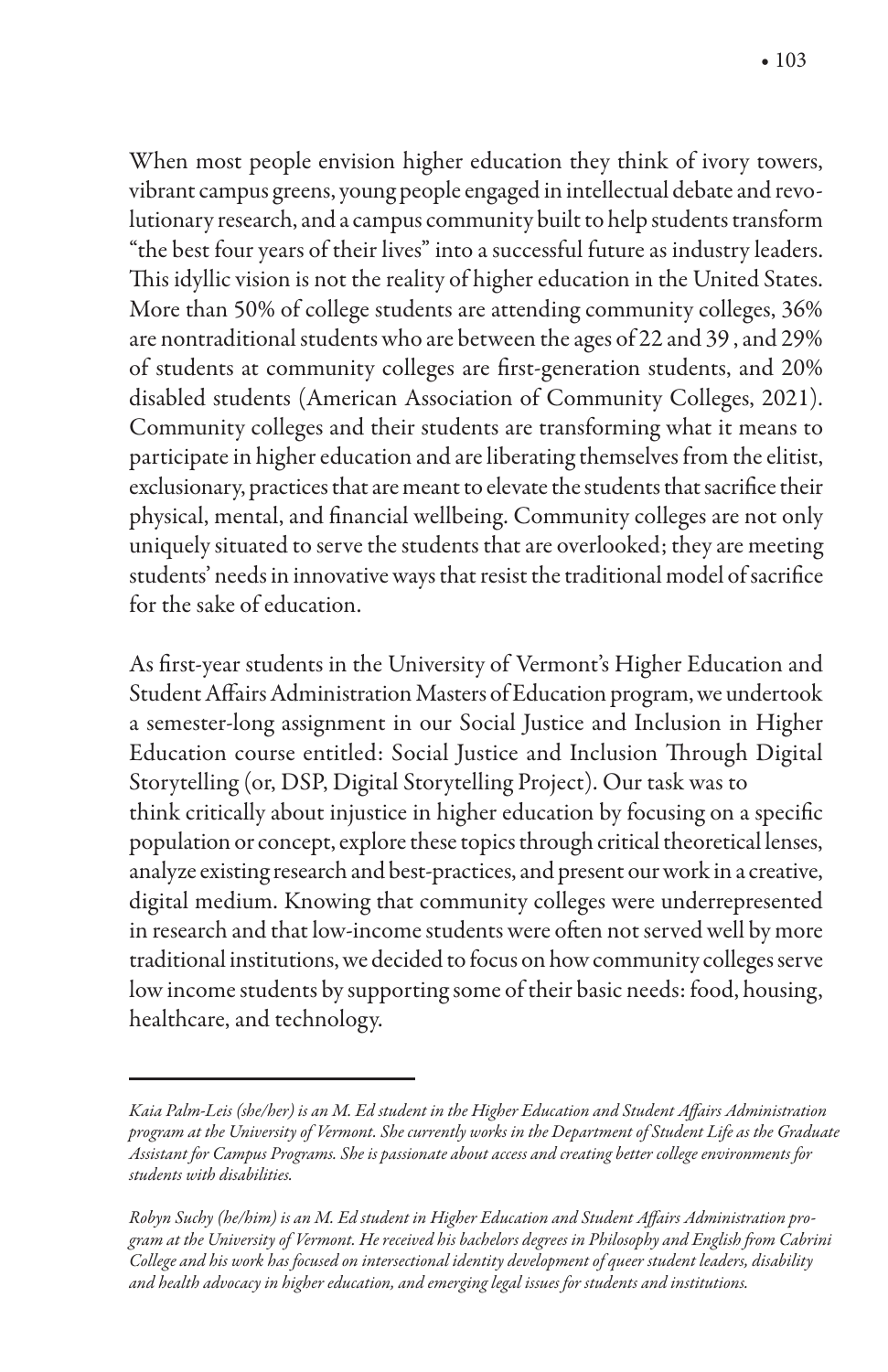Drawing from our research and examples of community colleges who have led the way, particularly during the COVID-19 pandemic, our website is an attempt to demonstrate some of the ideal ways that community colleges could support some of students' basic needs. The basic needs that were explored in this project were food and housing security, health care and access to technology.

The website was designed with accessibility as a foundational tenet of liberation. Each image is accompanied by alternative text, which allows users who rely on screen readers to more readily engage with the content. Navigational menus were created so that website content could

be easily accessed and followed. On each page, the fonts were carefully picked to ensure that they could be easily read by low-vision or visually impaired readers. Throughout the site, font sizes and colors were picked intentionally to ensure that they met accessibility standards set by the Web Content Accessibility Guidelines 2.0, in collaboration with the Education Department's Office of Civil Rights. The steps taken to ensure that this website can be accessed by disabled individuals are seemingly small actions, but they combat the pervasive academic ableism ubiquitous throughout higher education (Dolmage, 2017, p. 34).

#### Housing

Throughout their higher education journey, students will face a multitude of academic and professional challenges which will contribute to their personal growth. On top of these typical hurdles, students from low-income backgrounds are also more at risk for housing insecurity. Research indicates that approximately 50% of community college students are housing insecure and nearly 14% are homeless (Goldrick-Rab, 2018, p. 11). Per Goldrick-Rab's research, students of color, LGBTQIA+ students, and former foster youth experience the highest rates of housing insecurity. These students are often in situations where they must decide between key resources like textbooks or paying rent or working more hours than they can realistically handle in addition to their coursework (Department of Housing and Urban Development, n.d). The housing section of the website draws from contemporary examples of best practices led by Tacoma Community College's College Housing Assistance Program, which provides housing vouchers and roommate pairings, and California State University, Fullerton's Tuffy's Basic Needs Center, which provides emergency housing placement (Services and Eligibility—Dean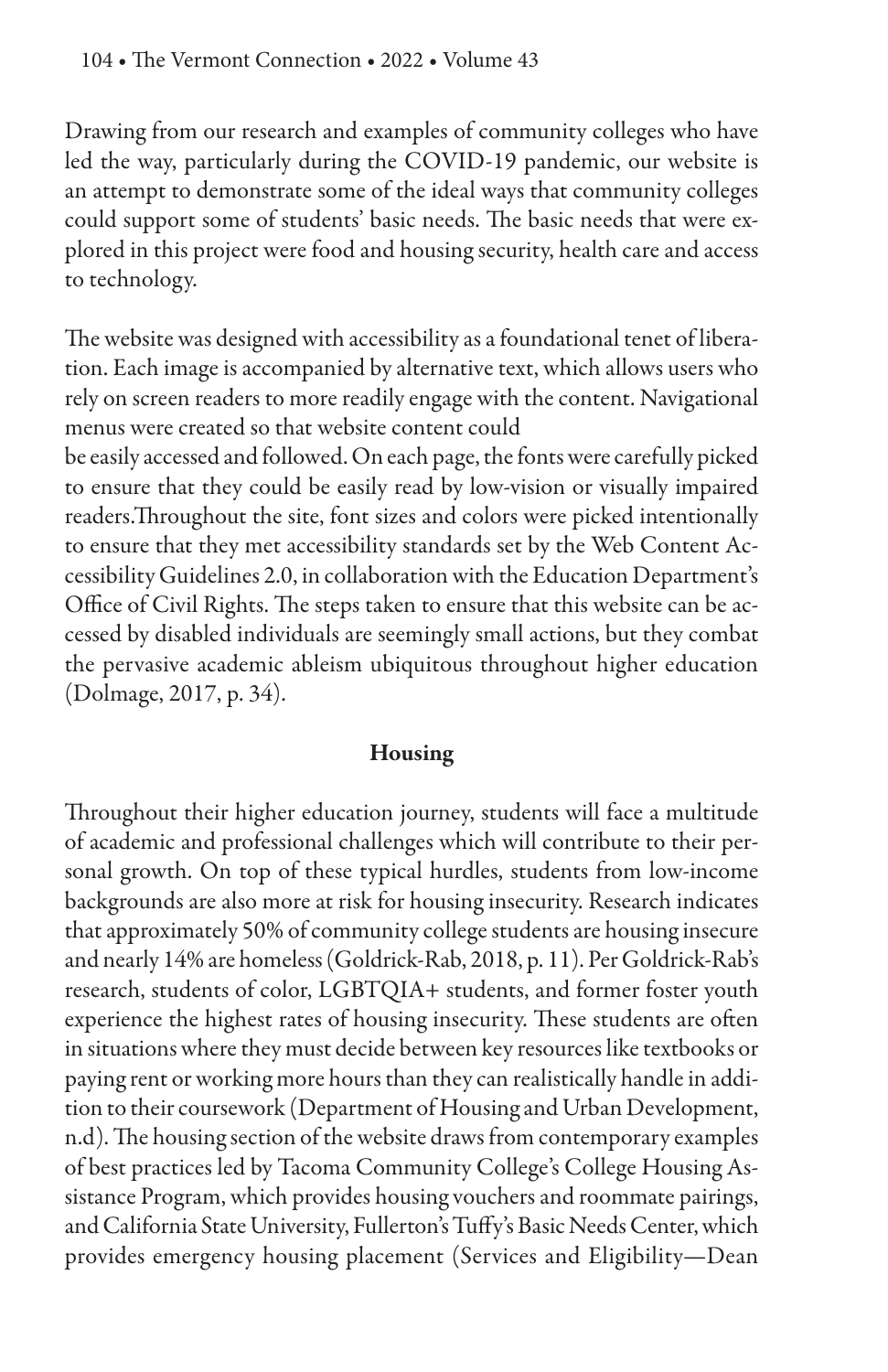of Students | CSUF, 2022; College Housing Assistance Program: Tacoma Community College, 2022).

#### Food

Students cannot succeed when they're hungry. Studies indicate that more than half of all community college students are food insecure, and at least one in five is at the very lowest levels of food security (Goldrick-Rab, 2018). Additionally, food-insecure students report more difficulty attending classes, buying required textbooks and materials, and a higher likelihood of dropping classes (Spaid et al., 2021). This section of our website focused on both campus-based interventions and services offered in collaboration with the local community. Some initiatives such as campus food pantries are increasingly common in higher education. However, building a food and nutrition system with low-income students at the center led to more innovative practices such as a collaboration with campus dining services to provide fresh, nutritionally rich food and cooking demonstrations and allowing students to donate unused "meal swipes'' to their peers in need. We additionally recognized that faculty and staff serve as key resources and bridges to student services at community colleges and should be able to provide snacks and information to their students without needing to purchase them on their own.

Community colleges are uniquely situated and positioned to develop reciprocal relationships with local, city, and county services in support of their students. Community college students come from a wide range of ages and familial statuses and if a student is struggling with food insecurity that may be a reflection of a family struggling with food insecurity. In addition to partnerships with local food pantries and kitchens, many students and their families may be eligible for additional financial aid but can be intimidated or discouraged by the complicated nature of applying and using Supplemental Nutrition Assistance Programs (SNAP). Our ideal community college would bridge these gaps with counselors to assist in understanding and navigating state and federal aid systems and would serve as advocates for students both individually and in advocacy efforts relating to students' basic needs and community college funding streams.

### **Healthcare**

Access to healthcare is an essential part of any college student's success. Studies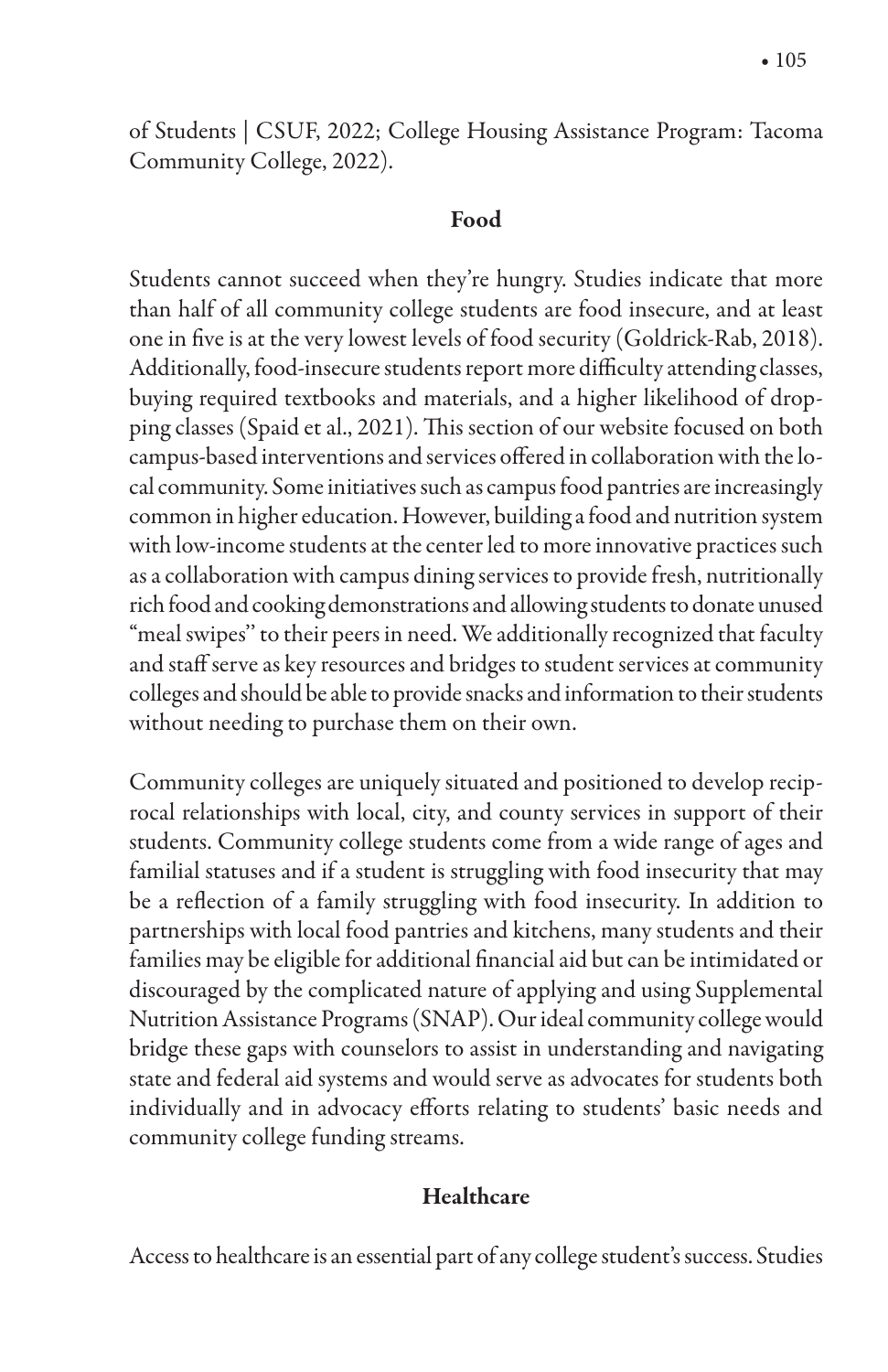show that community colleges are institutions with some of the fewest financial support and resources, therefore placing community college students at a disadvantage to accessing necessary healthcare (McKinney, 1998). Further, studies show that the COVID-19 pandemic has further exacerbated the demand for community colleges to be able to provide further student support, with over 70% of community college students having experienced emotional distress due to their basic needs not being met (Hejl, 2021). Historical trends have shown that community college students nationwide have not received the necessary resources to support neither their physical health nor their mental health (Hejl, 2021).

Studies also indicate that community colleges have high populations of low-income and Black, Indigenous, and People of Color (BIPOC) students, which are student populations that are disproportionately at risk for health complications (McKinney, 1998). This further highlights the need for healthcare programs in community colleges catered to student needs. Our ideal community college would implement programs to address both student physical and mental health. It would address the difficulty of students accessing prescriptions and health insurance coverage, and would offer an array of physical fitness classes free of cost to students. There would be mental health trainings offered, as well as college counselors trained in practices best suited to community college student populations. Our hope is that our vision for an ideal community college would best serve students and address the shortcomings seen in healthcare access for community college students across the nation.

## Technology

When it comes to technology community colleges sit at a unique juncture of providing access and overcoming barriers for its students. Community colleges, who serve non-traditional and low-income students, have been providing online courses that allow these students to pursue a college degree while working and parenting (Levin, 2020). According to Levin, community colleges, like those in the California Community College system, have been uniquely set up to succeed due to the prevalence of distance education in these broad-access institutions. When institutions went online in response to the COVID-19 pandemic, community colleges with infrastructure for online learning in place were able to invest their time and resources into fine-tuning systems rather than needing to start from scratch. Additionally, community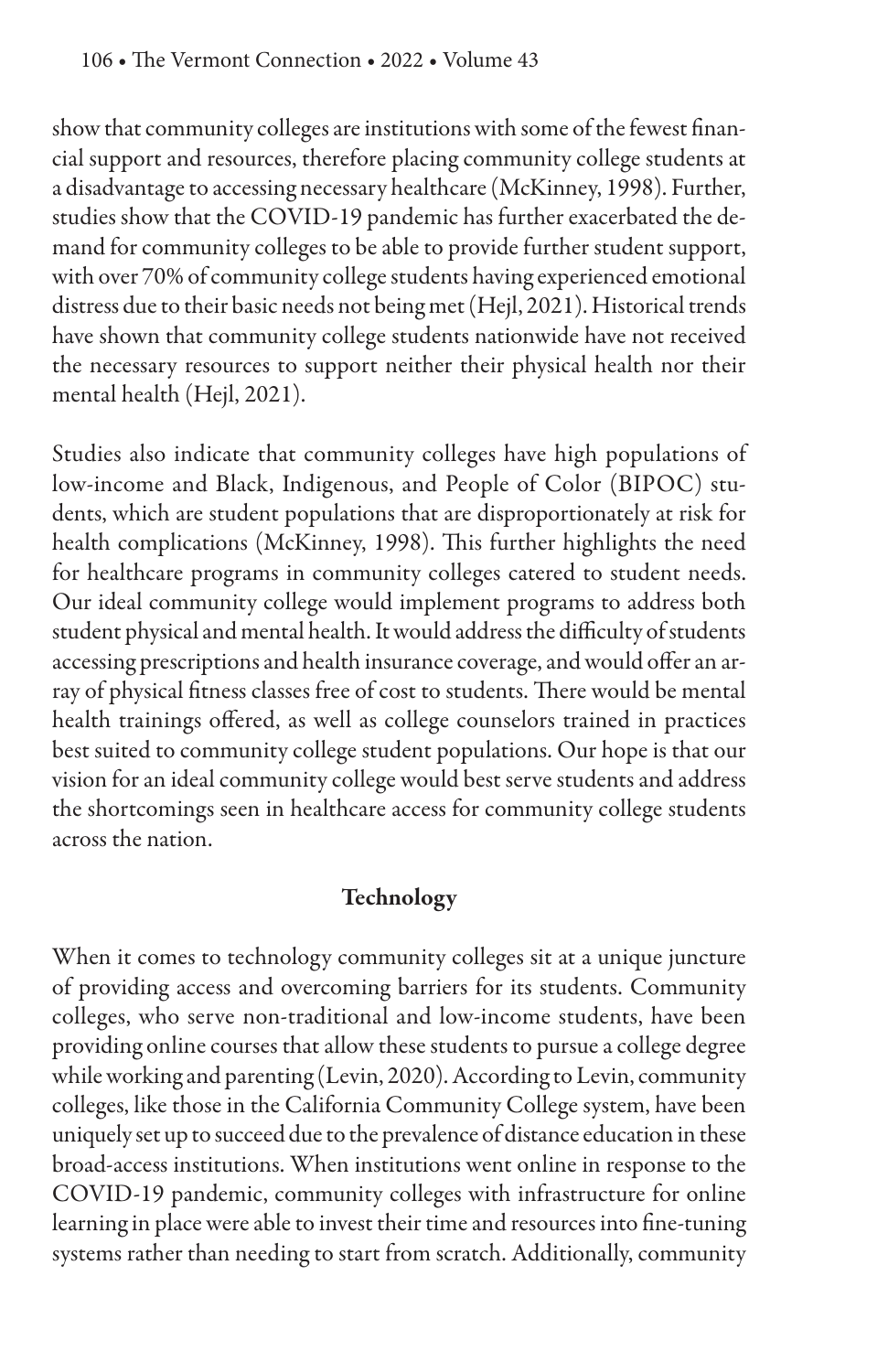colleges, due to their higher proportions of low-income students, are more likely to see students struggle with accessing materials online. This includes both the devices needed to access materials and internet connection (Hart, 2021). To increase access some in response to the COVID-19 pandemic, university systems have used state and local funding to provide technology aid to students. The CUNY system, a mixture of two-year, four-year, and graduate institutions, was able to purchase 50,000 devices for its students (Sharp, 2021). In North Carolina, both rural and urban community colleges expanded internet access for their students, opening parking lots so students could access WiFi, working with local internet providers to create hotspots, and securing devices for the students through loan programs and grants (D'Amico et al., 2021). Our ideal community college would recognize that easy internet access is crucial to learning and

would expand on- and off-campus access students by increasing the amount of time and locations where internet is accessible on campus and partnering with providers to secure affordable off-campus rates for students. Additionally, devices like laptops better support the online work students are required to perform. Ideally, community colleges should secure funding that would provide qualified students laptops free of cost and would offer emergency grants for device replacements.

#### Closing

We hope that this website will start a conversation about the ways colleges are and aren't centering the basic needs of their students and removing barriers to success. Resisting the long history of elitism, exclusion, and sacrifice in higher education is difficult but dismantling these oppressive structures by elevating community colleges and their practices that support the basic needs of students is a first step in a revolutionary reimagining of student success. We hope that college administrators who manage community college budgets and the legislators who set them keep the student population who attend these institutions and their needs in mind when directing resources. Community colleges sit in a unique position to provide great access to higher education through their community based connections and ability to use their funding to directly serve students. Four-year institutions should take note.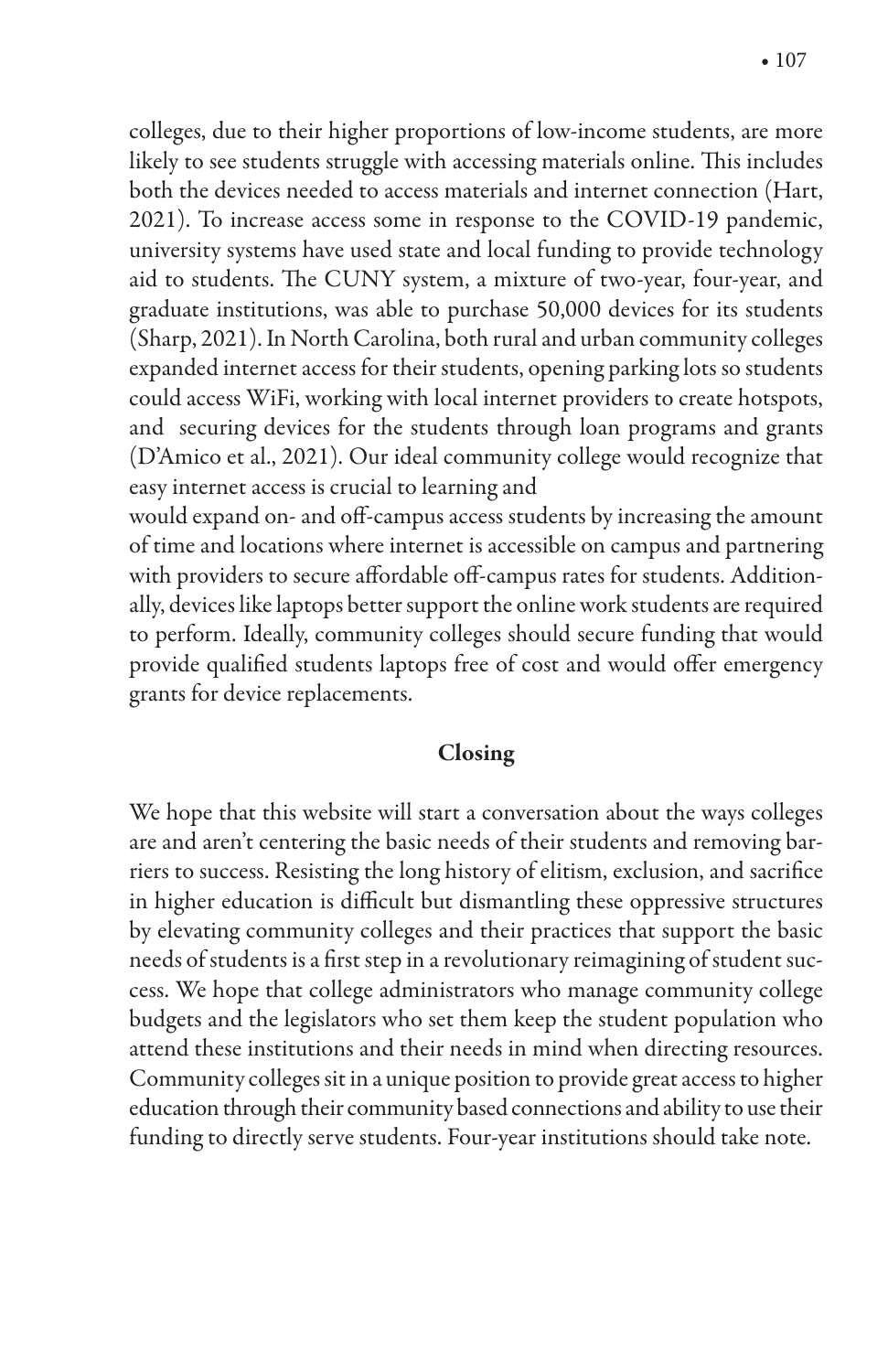### References

- American Association of Community Colleges. Empowering community colleges: To build the nation's future–An implementation guide. Washington, D.C.:Author. Retrieved from http://www.aacc21stcenturycenter.org/wp-content/uploads/2014/04/EmpoweringCommunityColleges\_%nal.pdf
- American Association of Community Colleges. Fast Facts. (2021). https://www.aacc.nche.edu/research-trends/fast-facts/
- College Housing Assistance Program: Tacoma Community College. (n.d.). Retrieved January 30, 2022, from https://www.tacomacc.edu/tcc-life/life-resources/college\_housing\_ assistance\_program
- Community Colleges and Student Housing Insecurity: New Strategies for Stu dent Success | HUDUSER. (n.d.). Retrieved October 22, 2021, from https://www.huduser.gov/portal/pdredge/pdr\_edge\_featd\_article\_101315.html
- D'Amico, M. M., Atwell, A. K., Spriggs, J. N., & Cox, J. A. (2021). Are We Doing Enough? COVID Responses from Urban and Rural Community Colleges. Community College Journal of Research and Practice, 1-8.
- Dolmage, J. T. (2017). Academic Ableism: Disability and Higher Education. University of Michigan Press. https://doi. org/10.3998mpub.9708722
- Goldrick-Rab, S. (2018). Addressing community college completion rates by securing students' basic needs. New Directions for Community Col leges, (184), 7-16. http://dx.doi.org/10.1002/cc.20323
- Hart, C. (2021). COVID-19 and Community College Instructional Responses. Online Learning, 25(1), 41-69.
- Hejl, Luke. Basic Needs Support for Community College Students Is Urgent and Actionable. (2021, December 3). Diverse: Issues In Higher Education. https://www.diverseeducation.com/opinion/article/15285968/basic-needs-support-for-community-college-studentsis-urgent-and-actionable
- Levin, D. (2020, October 12). No Home, No Wi-Fi: Pandemic Adds to Strain on Poor College Students. The New York Times. Retrieved October 23, 2021, from https://www.nytimes.com/2020/10/12/us/ covid-poor-college-students.html?searchResultPosition=4